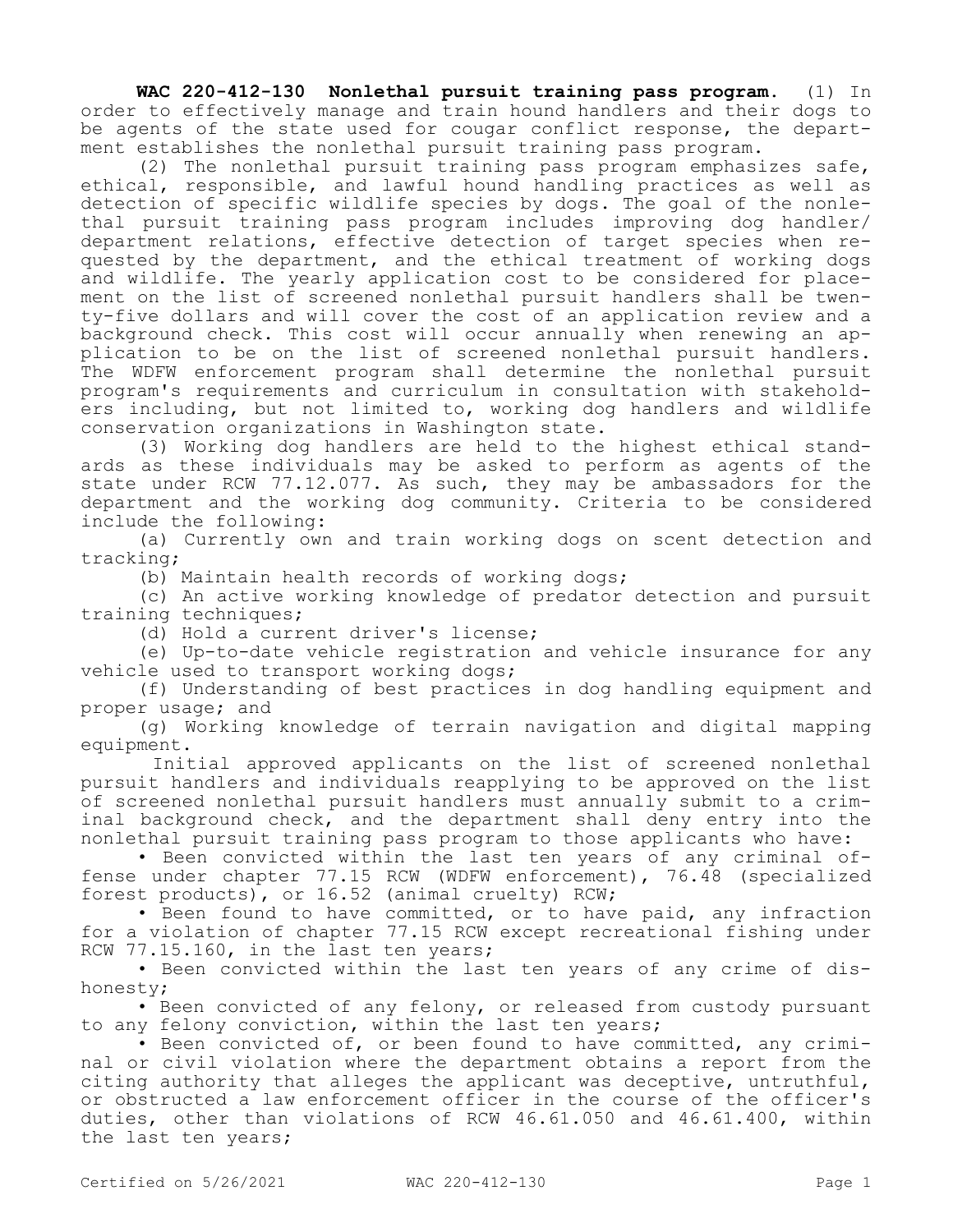• Been convicted of unlawful possession of a firearm under RCW 9.41.040, or has been convicted of any felony offense and the applicant has not successfully petitioned to have the applicant's firearm rights restored, or is otherwise ineligible to possess a firearm for any reason provided in RCW 9.41.040;

• A current hunting or fishing license revocation or a current suspension of hunting or fishing license privileges in Washington or in another state.

An applicant must disclose to WDFW at the time of application whether the applicant is aware of any pending criminal charges in any municipal, state, or federal court. The department may defer approval or denial on an application until such criminal charges have been adjudicated.

The department may, based on the results of a criminal background check or based on information it has received involving active investigations or pending charges, deny an application, at its discretion, if it believes the applicant does not meet the high ethical standards of the program, or would not be a suitable state agent or ambassador for the department and the working dog community.

(4) If a firearm is discharged at any point during a training activity, the training pass granted pursuant to subsection (11) of this section shall be placed on hold until reinstated by the department captain or training area sergeant. Before a training pass may be reinstated or reissued, WDFW police shall investigate the circumstances of the discharge to determine if it was unlawful or a result of not meeting the best practices of dog handling.

(5) A nonlethal pursuit training pass program participant who purchases a cougar harvest tag in Washington state cannot fill a cougar tag seventy-two hours before or after a training exercise.

(6) An individual who holds a current nonlethal pursuit training pass and is found to have any of the invalidating circumstances addressed in subsections (3) through (5) of this section, shall be removed from the program and the training pass revoked. If the department learns of a new pending criminal charge or incident involving a current training pass applicant which could lead to an invalidating circumstance addressed in subsections (3) through (5) of this section, the department may suspend the training pass applicant's participation in the program until resolution of the charge or incident.

(7) Nonlethal pursuit training pass applicants will be required to complete an agency affidavit which specifies that the applicant has read, understands, and will comply with the program rules and ethical standards required of the program. This affidavit must be signed, dated, and returned along with a copy of the applicant's driver's license, current proof of vehicle liability insurance, and a copy of a valid hunting license. Submission of false or fraudulent information is grounds for removal from the program.

(8) The enforcement program nonlethal pursuit training pass program coordinator will maintain open communications with landowners and the community. The department will investigate written accusations about nonlethal pursuit program participants and determine whether such complaints have merit and/or warrant enforcement or administrative action.

(9) Any person who has been denied initial admission into the nonlethal pursuit training pass program, or renewal of his or her application to be placed on the list of screened nonlethal pursuit handlers, has the right to an administrative hearing to contest the agency action pursuant to chapter 34.05 RCW. An applicant denied a train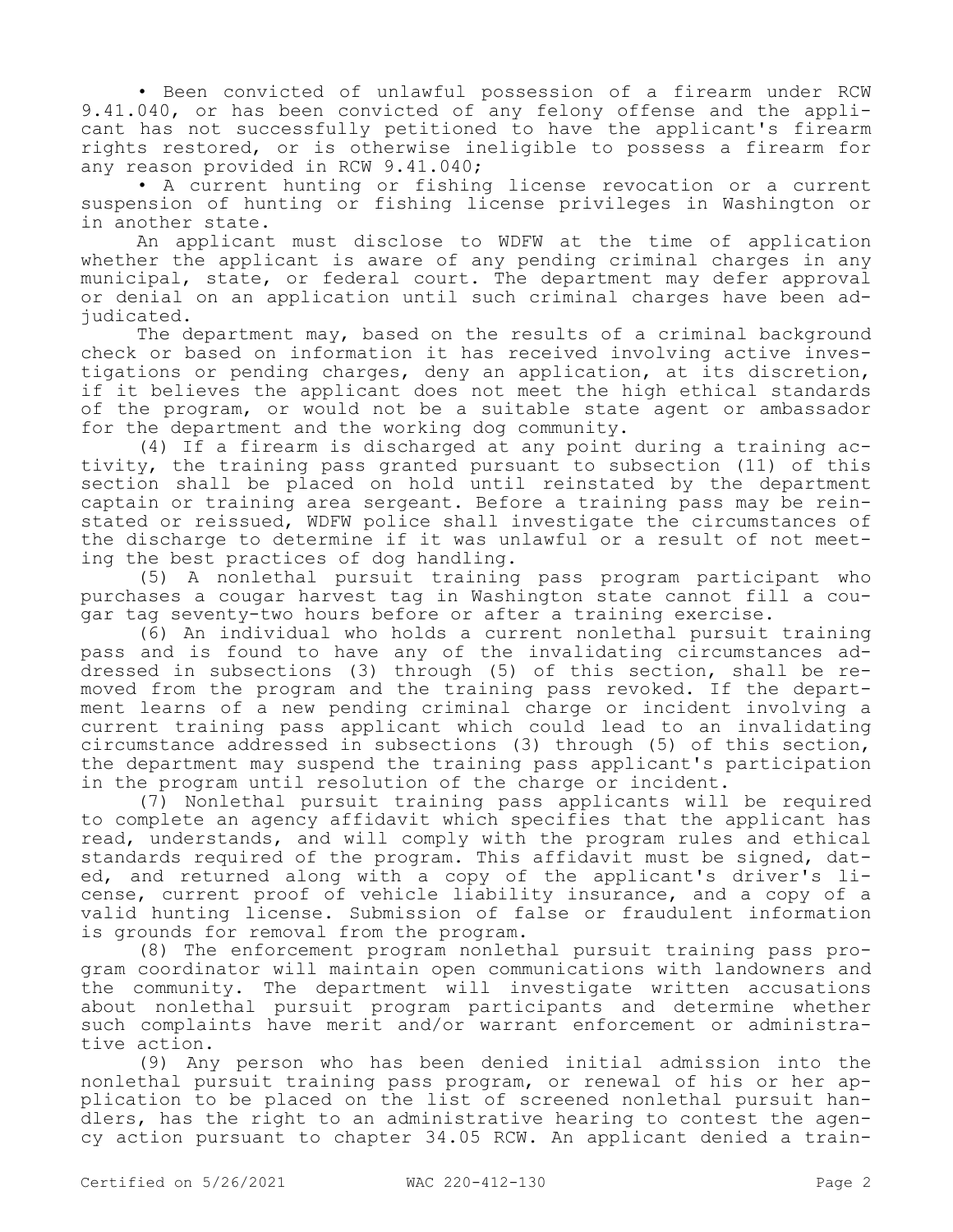ing pass may request an informal review within thirty days of receipt of the application denial. The request for an informal review shall be served on the chief of the enforcement program in writing. The chief may ask the applicant and department for additional information before ruling on the informal appeal, and shall respond to the informal appeal in writing. The applicant shall have initiated the formal appeal no later than thirty days from receipt of the notice of denial of the training pass, or thirty days from receipt of the decision on the informal review, whichever is later. Date of receipt shall be five days after any written notice or decision is mailed to the applicant. Initial nonlethal pursuit training pass applicants who fail to submit the application fee or who submit an incomplete application will have their application returned. Denial of admission on these grounds does not trigger the right to an administrative hearing.

(10) Training program enrollment – The department will authorize no more than fifty valid training pass holders to participate in the program annually on a statewide basis. Training passes issued by the department for training activities shall be geographically limited to no more than nine training passes at a time per WDFW region, and no more than three training passes at a time per enforcement detachment.

(11) Prior to engaging in any nonlethal pursuit training activity, a member of the nonlethal pursuit training pass program shall obtain from the department captain with oversight responsibility for the area proposed to be used for training a nonlethal pursuit training pass, which will be in via paper or electronic format. A nonlethal pursuit training pass, issued at the captain's discretion, will be issued for a period of up to thirty days, with an option for a thirtyday renewal at the request of the training pass holder. This training pass will detail the time frame and geographic scope of the training area that is acceptable to the captain and the training pass holder. Prior to engaging in a training exercise within the limitations of the training pass, the training pass holder will communicate with a department sergeant with oversight of the training area. The training pass holder shall keep the department sergeant appraised of regular training activities, and the sergeant shall keep the training pass holder appraised of any operational or logistical concerns or restrictions. A department captain may, at any time, change the geographic scope or time frame of the training pass to address management or emergent needs, and retains the discretion to terminate a training pass. The department captain shall restrict training pass scope for certain game management units (GMU's) during big game hunting seasons when prudent.

(12) Any training pass holder engaged in training activities is required to carry either pepper spray or an air horn so that nonlethal means are available to mitigate wildlife interactions.

(13) Training pass holders will be allowed to have up to four immediate family members present while participating in a training exercise with a nonlethal pursuit training pass. "Immediate family member" shall be limited to spouses and domestic partners, children and stepchildren, siblings, parents, and step-parents. Additionally, the owner of real property who has granted permission to the training pass holder to use said lands for a training exercise with a nonlethal pursuit training pass may be present with the training pass holder or may designate a representative in writing. Corporate landowners may designate security personnel or contractors to accompany a training pass holder participating in a training exercise with a nonlethal pursuit training pass. A department sergeant with oversight of the training area may